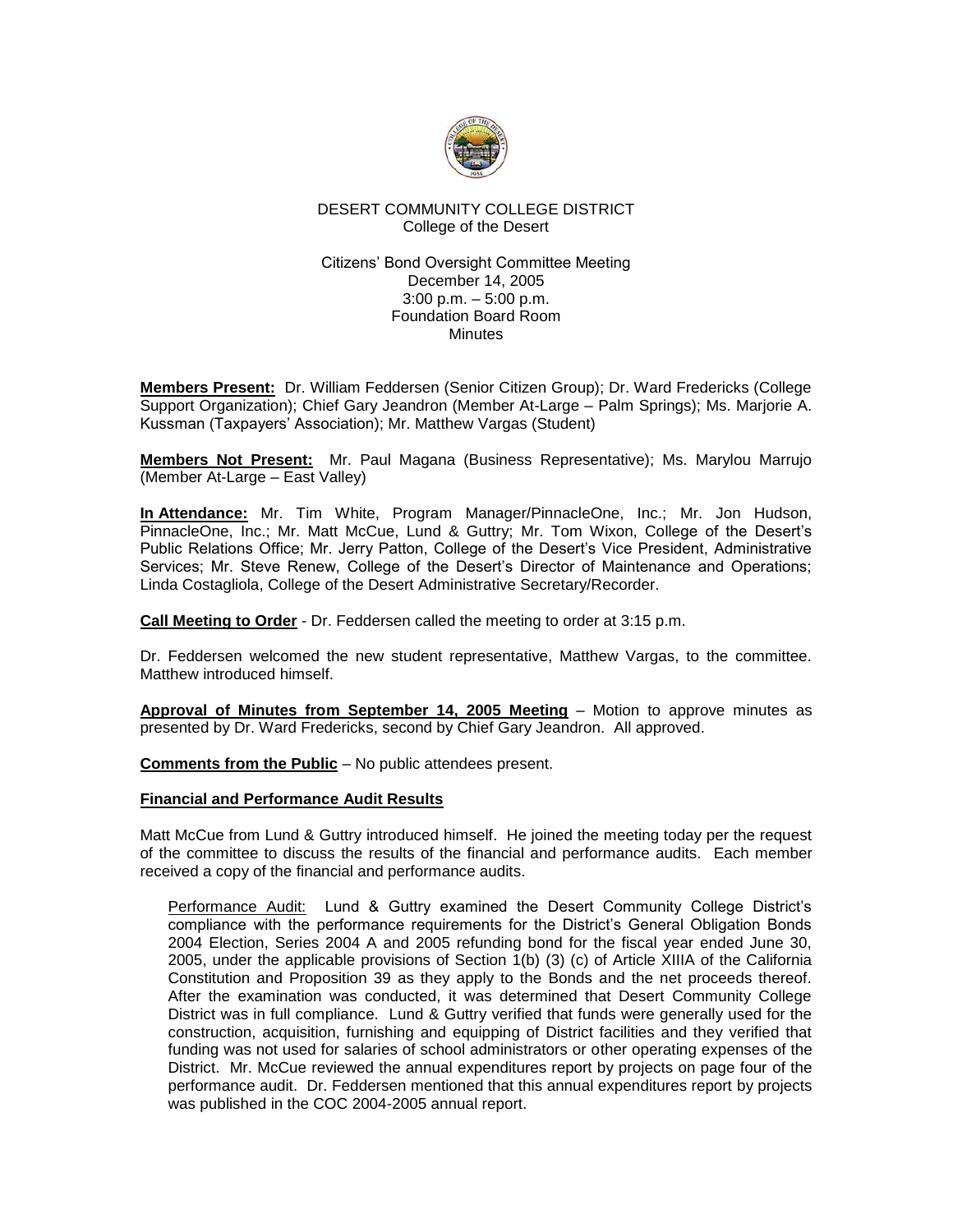Financial Audit: – Lund and Guttry audited the balance sheet, statement of revenues, expenditures and change in fund balance and statement of revenues, expenditures and change in fund balance – budget and actual for the Measure B Bond Building Fund of the Desert Community College District as of and for the year ended June 30, 2005. Mr. McCue reviewed page 3, Balance Sheet; page 4, Statement of Revenues, Expenditures and Change in Fund Balance for the year ended June 30, 2005; page 6, Accounting Policies and Practices; page 10, Auditors Opinion Related to the Bond Bunds; page 12, Compliance and Internal Control. There was one finding relating to compliance for the year ended June 30, 2005. The premium that was received from the sale of bonds by County of Riverside was deposited in the bond fund instead of the debt service fund. This was the County's error and it has been corrected. The County did not follow the wiring instructions from UBS Financial Services. J. Patton mentioned that College of the Desert should have followed up on the funds.

There was discussion regarding the refunding of the bond monies (page 9). The District received 7.8 million dollars from the refunding of the bond monies. Dr. Fredericks asked if this affected the assessment of property for property owners. Property owners will have a higher interest rate. J. Patton responded that the refunding was a process of opportunity within the bond market. The refunding did not affect the assessment of property.

**Phase I Project Updates** – PowerPoint presentation from Tim White, PinnacleOne, Inc. Tim reviewed the following items listed below:

- 1. Measure B Citizens' Objectives
	- a. New Construction
	- b. Building Repurposing
	- c. Additional Campuses
- 2. Series A August 2004
	- 1. Infrastructure Installation and Repair in process
	- 2. Building Classroom Renovation in program
	- 3. Temporary Classrooms and Office Space in process
	- 4. Parking Lot Design and Construction
	- 5. Site Development Main Campus
		- i. Master landscaping plan
			- 1. Change the look of the campus in planning and design.
	- 6. Planning and Design East Valley Campus Phase I
	- 7. Voice Over IP Communication complete
	- 8. Contingency/Reserve
- 3. Current Program Status
	- a. Quickstart Projects A need for immediate attention due to maintenance problems or life safety issues.
		- i. Gymnasium complete
		- ii. Liberal Arts/Culinary Kitchen Kitchen still under construction. Completion at the end of December.
		- iii. Stadium Locker Room complete.
		- iv. Diesel Mechanic Building major overhaul of roof system. This project will be completed by February because we don't want to interfere with classes.
		- v. Sidewalk Repairs complete
		- vi. Carol Meier Hall complete
	- b. New Building Design Teams
		- i. Nursing & Public Safety Academy the programming phases have received approval by the Board of Trustees and are in the schematic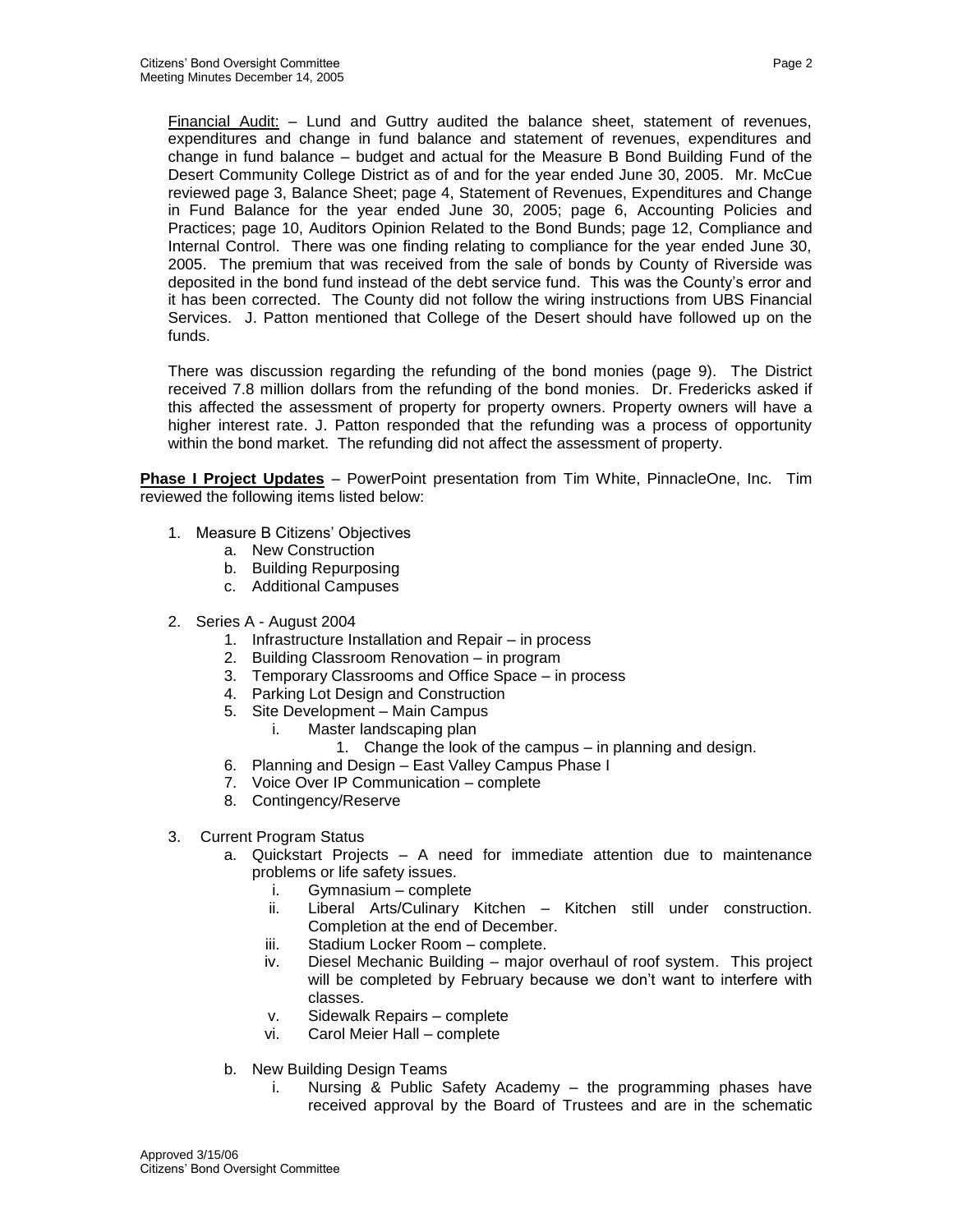design phase. Since these are the first two buildings, it will take more time than the other buildings because it will be setting a standard with the construction of the campus as it exists today.

- ii. Alumni finished with the programming phase; received approval from appropriate officials and now in the schematic design phase. Alumni building will be located northwest corner of the campus to better serve the street fair.
- iii. Central Plant under design
- iv. Learning Commons in programming phase and is difficult to stay within the state guidelines because there are so many needs of these services. It is important not to rush at this stage and that we look at the overall project.
- v. Multi-Purpose Classroom Building (formerly Classroom IT Building) in the programming phase. Plans have been reviewed and changes were made. The interdisciplinary lecture/labs will be housed in this building along with Information Systems/Media Center. IS/Media Center are currently located in the basement of the Hilb Student Center.
- c. Financial Update
- d. Overall Performance Summary
- 4. Continuing Program Elements (milestones & projections)
	- a. Campus Wide Utilities and Services
		- i. Milestone Master Infrastructure Plan Completed July 2005.
		- ii. Projection Schematic Design to be completed by February 2006.
		- iii. An agreement has been reached with TMAD Engineering Firm, who after an extensive selection process, has been selected to develop an infrastructure master plan. Start of construction is scheduled later part of the summer and early fall.
	- b. ADA Assessment
		- i. Milestone Submittal of Initial Report Completed February 2005
			- 1. Review by College including DSCS Completed September 2005
			- 2. Revise and Finalize Completed December 2005
	- c. Environmental
		- i. Milestone EIR Report
			- 1. Complete Study and Initial Draft Completed 11/30/05
			- 2. Review and Finalize Draft Completed 12/07/05
		- ii. Projection
			- 1. EIR filed by 12/23/05
		- iii. Milestone
			- 1. Seismic Surveys completed 12/01/05

Next week the EIR report will be filed with the DSA and the State. Marjorie Kussman asked if the State would have any problems with the report. Tim said, "not at all". Following the process with the State, the whole community will get a chance to comment or protest on the EIR report.

- d. Master Planning
	- i. Milestone
		- 1. Campus Standards Handbook Completed 8/19/05
		- 2. Landscape Master Plan Completed 8/19/05

Update on the Eastern Valley Campus – At the November Board Meeting, the Board of Trustees approved an agreement for donated property for our new Eastern Valley Campus. The land is located on Buchanan and Avenue 62 near the Thermal Airport. We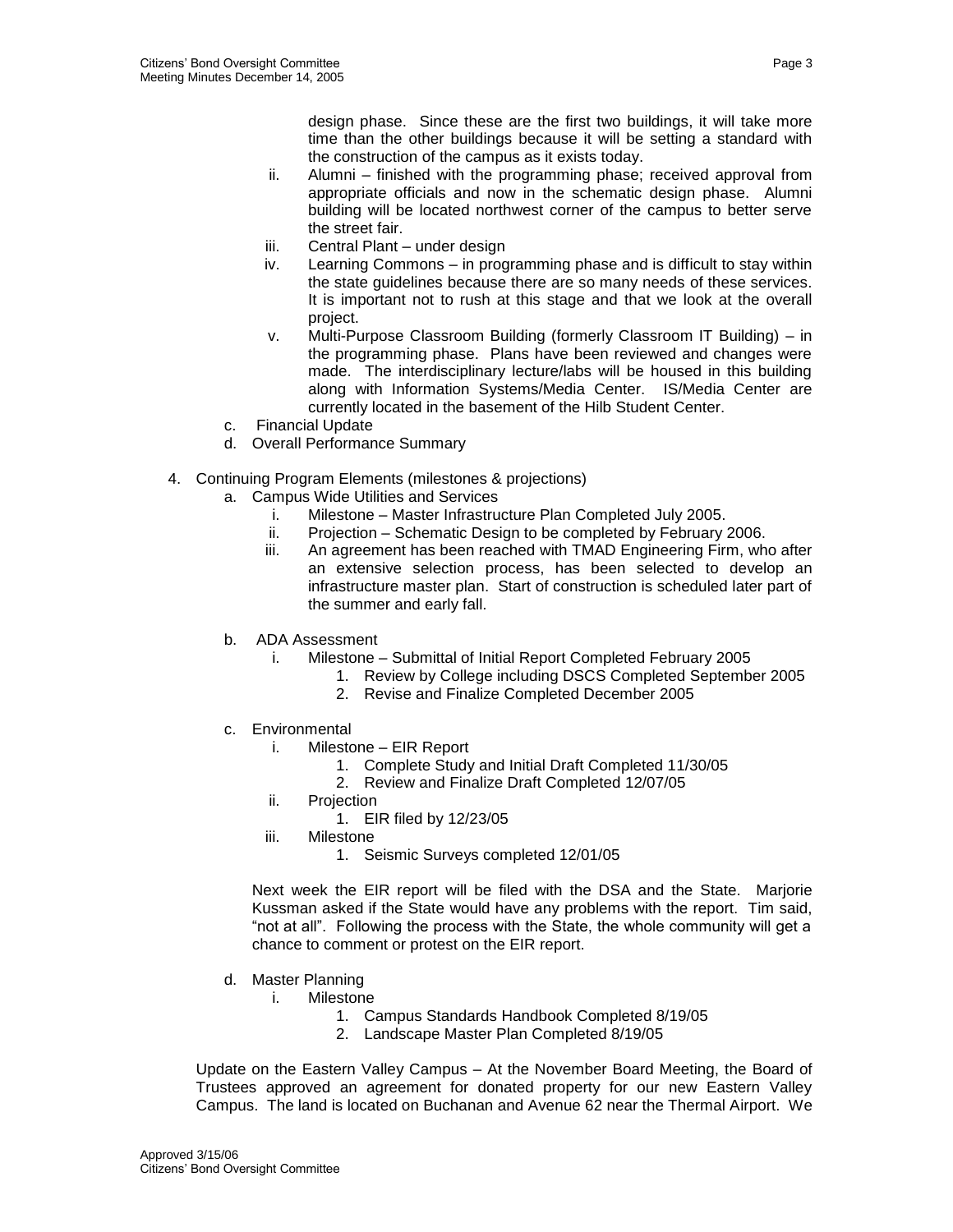have 90 days to do the land analysis, which is through the middle of February 2006. The infrastructure is included with the donation of the land. PinnacleOne is currently working on the RFPs (request for proposals) for a master planning architect for the whole campus at EVC. The Educational Master Plan is in the works for EVC. There are two advisory committees that are excited about the new Eastern Valley Campus and want classes to begin as soon as possible. COD would like to have portable classrooms in place for classes to begin as early as next fall. There are concerns about the cost to pump water to the portable restrooms. COD would like to start on the infrastructure as soon as possible but we are at the mercy of the land owner. COD may look into the possibility of funding the utilities up front and then have the land owner reimburse us. We are impacted (at full capacity) for State funding at the current Indio campus. Currently there are approximately 700 students that attend classes at the Indio campus and 10,000 at

the Palm Desert Campus. We are paid by the State for the number of students enrolled.

**Phase I Bond Project Financial Report** – PowerPoint presentation by Jon Hudson.

- 1. Measure B Series A Project by Expense & Budget 11/30/05
	- a. Reviewed the Percentage of Total Spending by Phase
		- i. Programming, Planning, Other 20.67%
		- ii. Design  $-4.55%$
		- iii. Construction 59.10%
		- iv. Equipment 15.68%
		- v. Total Spending equals 100%. Percent complete is based on the budget column.
	- b. Voice Over IP Communication Dr. Fredericks asked if this project was complete because the report shows 95% complete instead of 100% complete. J. Hudson said that this project is 100% complete.
	- c. Gymnasium Proposal to replace the gym instead of renovating it. It will cost approximately 10 million to renovate the gym verses 12 million to build a new one. It would be foolish to spend 10 million on an old building. The bond language gives the college the ability to reallocate bond monies to cover this additional cost.

The committee would like to see a template to track changes from meeting to meeting and a 90 day milestones and budget report.

## **Committee Self Evaluation: Continuation of September 14th Discussion**

- 1. Change of Meeting Time from 3:00 p.m. to 3:30 p.m.
	- a. The committee decided to continue starting the meetings at 3:00 p.m. but end at 4:30 p.m. instead of 5:00 p.m. March and June's meetings will be from 3:00 p.m. to 4:30 p.m.
	- b. During the March meeting the committee will schedule the next meetings for 2006-07.
- 2. Additional Ways to Communicate with the Public Per the request of the committee members, Tom Wixon, Public Relations Officer, joined the meeting to discuss with the committee ideas on other ways of informing the public. The agendas, minutes and the first annual report are on the Citizens' Bond Oversight Committee Webpage but not everyone has access to the internet. The committee has legally met its obligation under prop 39, but desires to enhance the public's awareness of its role and that bond funds are being spent as promised and specified in the ballot language.
	- a. Ideas: